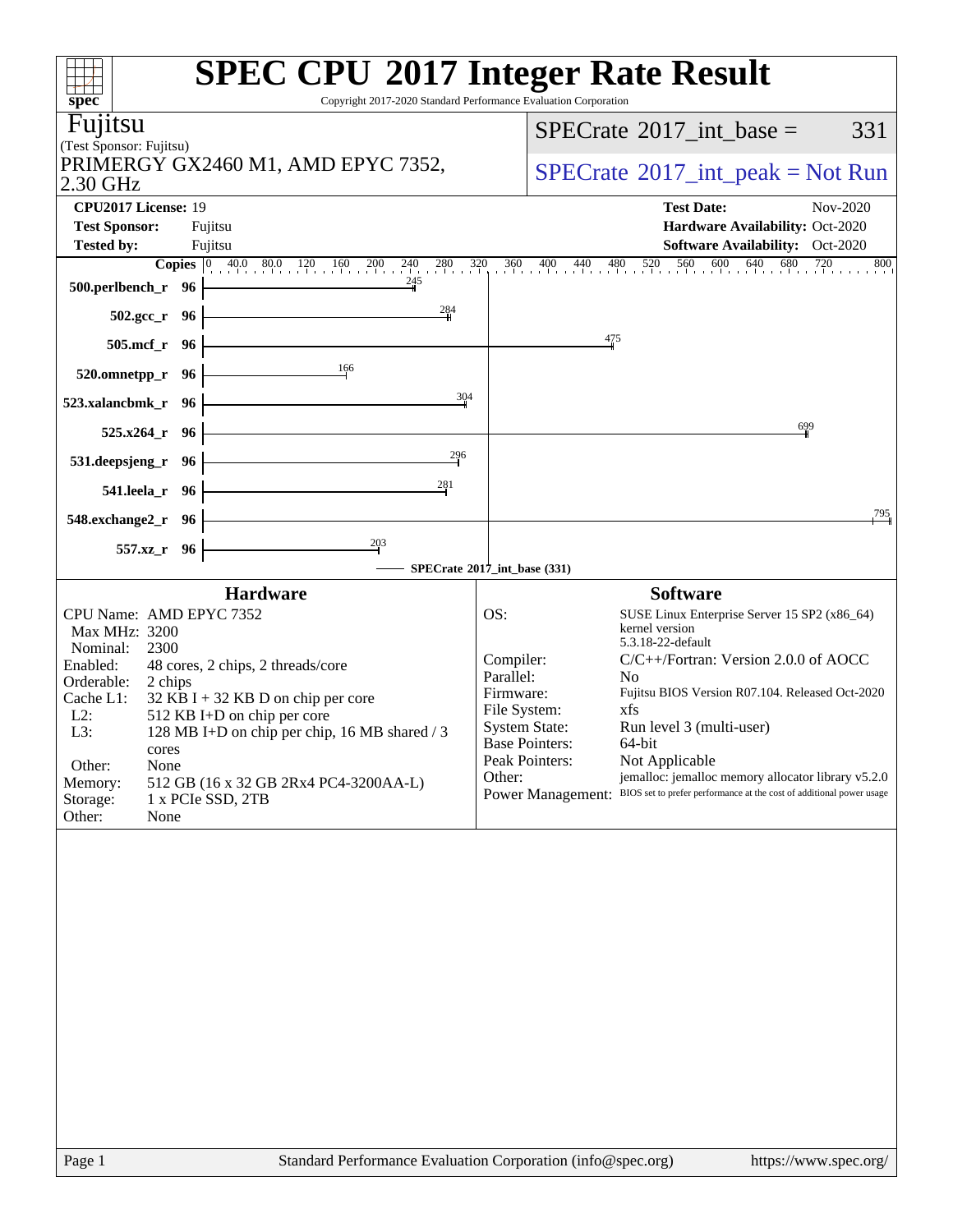Copyright 2017-2020 Standard Performance Evaluation Corporation

#### Fujitsu

#### (Test Sponsor: Fujitsu)

PRIMERGY GX2460 M1, AMD EPYC 7352,  $\vert$  [SPECrate](http://www.spec.org/auto/cpu2017/Docs/result-fields.html#SPECrate2017intpeak) [2017\\_int\\_peak = N](http://www.spec.org/auto/cpu2017/Docs/result-fields.html#SPECrate2017intpeak)ot Run

[SPECrate](http://www.spec.org/auto/cpu2017/Docs/result-fields.html#SPECrate2017intbase)<sup>®</sup>2017 int base =  $331$ 

2.30 GHz

**[CPU2017 License:](http://www.spec.org/auto/cpu2017/Docs/result-fields.html#CPU2017License)** 19 **[Test Date:](http://www.spec.org/auto/cpu2017/Docs/result-fields.html#TestDate)** Nov-2020 **[Test Sponsor:](http://www.spec.org/auto/cpu2017/Docs/result-fields.html#TestSponsor)** Fujitsu **[Hardware Availability:](http://www.spec.org/auto/cpu2017/Docs/result-fields.html#HardwareAvailability)** Oct-2020 **[Tested by:](http://www.spec.org/auto/cpu2017/Docs/result-fields.html#Testedby)** Fujitsu **Fugital Exception Contract Contract Contract Contract Contract Contract Contract Contract Contract Contract Contract Contract Contract Contract Contract Contract Contract Contract Contract Contract Co** 

### **[Results Table](http://www.spec.org/auto/cpu2017/Docs/result-fields.html#ResultsTable)**

|                                          | <b>Base</b>                                         |                |       |                | <b>Peak</b>  |                |       |               |                |              |                |              |                |              |
|------------------------------------------|-----------------------------------------------------|----------------|-------|----------------|--------------|----------------|-------|---------------|----------------|--------------|----------------|--------------|----------------|--------------|
| <b>Benchmark</b>                         | <b>Copies</b>                                       | <b>Seconds</b> | Ratio | <b>Seconds</b> | <b>Ratio</b> | <b>Seconds</b> | Ratio | <b>Copies</b> | <b>Seconds</b> | <b>Ratio</b> | <b>Seconds</b> | <b>Ratio</b> | <b>Seconds</b> | <b>Ratio</b> |
| $500.$ perlbench_r                       | 96                                                  | 624            | 245   | 628            | 243          | 621            | 246   |               |                |              |                |              |                |              |
| $502.\text{gcc}_r$                       | 96                                                  | 480            | 283   | 474            | 287          | 479            | 284   |               |                |              |                |              |                |              |
| $505$ .mcf r                             | 96                                                  | 326            | 476   | 326            | 475          | 328            | 473   |               |                |              |                |              |                |              |
| 520.omnetpp_r                            | 96                                                  | 761            | 166   | 760            | 166          | 759            | 166   |               |                |              |                |              |                |              |
| 523.xalancbmk r                          | 96                                                  | 332            | 305   | 334            | 304          | 334            | 303   |               |                |              |                |              |                |              |
| 525.x264 r                               | 96                                                  | 241            | 698   | 240            | 699          | 240            | 701   |               |                |              |                |              |                |              |
| 531.deepsjeng_r                          | 96                                                  | 371            | 296   | 372            | 296          | 372            | 296   |               |                |              |                |              |                |              |
| 541.leela_r                              | 96                                                  | 565            | 281   | 564            | 282          | 565            | 281   |               |                |              |                |              |                |              |
| 548.exchange2_r                          | 96                                                  | 315            | 798   | 316            | 795          | 324            | 777   |               |                |              |                |              |                |              |
| 557.xz_r                                 | 96                                                  | 509            | 204   | 510            | 203          | 510            | 203   |               |                |              |                |              |                |              |
| $SPECrate^{\circ}2017$ int base =<br>331 |                                                     |                |       |                |              |                |       |               |                |              |                |              |                |              |
|                                          | $SPECrate^{\circ}2017$ int peak =<br><b>Not Run</b> |                |       |                |              |                |       |               |                |              |                |              |                |              |

Results appear in the [order in which they were run](http://www.spec.org/auto/cpu2017/Docs/result-fields.html#RunOrder). Bold underlined text [indicates a median measurement](http://www.spec.org/auto/cpu2017/Docs/result-fields.html#Median).

#### **[Compiler Notes](http://www.spec.org/auto/cpu2017/Docs/result-fields.html#CompilerNotes)**

The AMD64 AOCC Compiler Suite is available at <http://developer.amd.com/amd-aocc/>

#### **[Submit Notes](http://www.spec.org/auto/cpu2017/Docs/result-fields.html#SubmitNotes)**

The config file option 'submit' was used. 'numactl' was used to bind copies to the cores. See the configuration file for details.

### **[Operating System Notes](http://www.spec.org/auto/cpu2017/Docs/result-fields.html#OperatingSystemNotes)**

'ulimit -s unlimited' was used to set environment stack size 'ulimit -l 2097152' was used to set environment locked pages in memory limit

runcpu command invoked through numactl i.e.: numactl --interleave=all runcpu <etc>

Set dirty\_ratio=8 to limit dirty cache to 8% of memory Set swappiness=1 to swap only if necessary Set zone\_reclaim\_mode=1 to free local node memory and avoid remote memory sync then drop\_caches=3 to reset caches before invoking runcpu

dirty\_ratio, swappiness, zone\_reclaim\_mode and drop\_caches were all set using privileged echo (e.g. echo 1 > /proc/sys/vm/swappiness).

**(Continued on next page)**

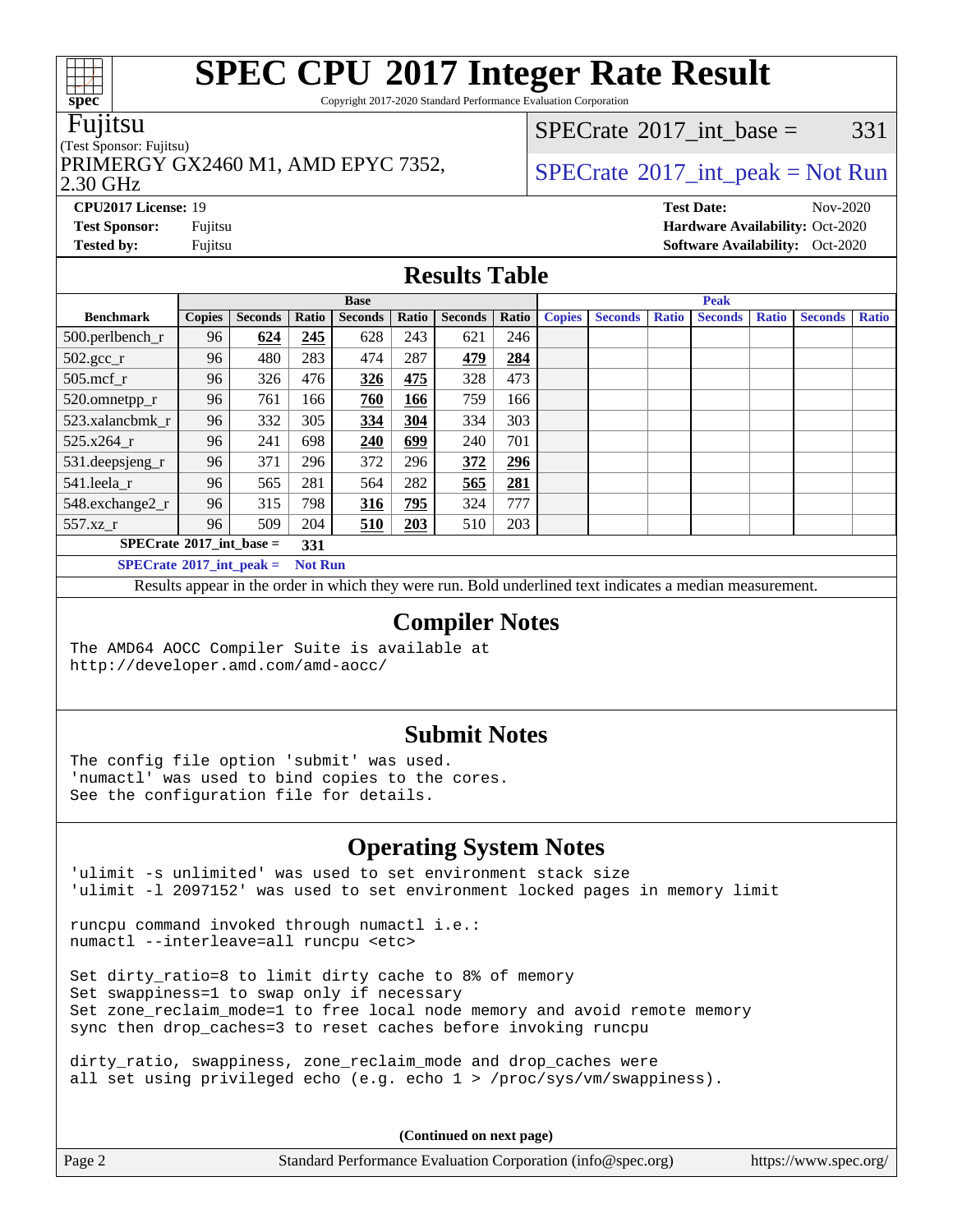Copyright 2017-2020 Standard Performance Evaluation Corporation

#### Fujitsu

(Test Sponsor: Fujitsu) 2.30 GHz PRIMERGY GX2460 M1, AMD EPYC 7352,  $\vert$  [SPECrate](http://www.spec.org/auto/cpu2017/Docs/result-fields.html#SPECrate2017intpeak) [2017\\_int\\_peak = N](http://www.spec.org/auto/cpu2017/Docs/result-fields.html#SPECrate2017intpeak)ot Run

[SPECrate](http://www.spec.org/auto/cpu2017/Docs/result-fields.html#SPECrate2017intbase)<sup>®</sup>2017 int base =  $331$ 

**[Tested by:](http://www.spec.org/auto/cpu2017/Docs/result-fields.html#Testedby)** Fujitsu **[Software Availability:](http://www.spec.org/auto/cpu2017/Docs/result-fields.html#SoftwareAvailability)** Oct-2020

**[CPU2017 License:](http://www.spec.org/auto/cpu2017/Docs/result-fields.html#CPU2017License)** 19 **[Test Date:](http://www.spec.org/auto/cpu2017/Docs/result-fields.html#TestDate)** Nov-2020 **[Test Sponsor:](http://www.spec.org/auto/cpu2017/Docs/result-fields.html#TestSponsor)** Fujitsu **[Hardware Availability:](http://www.spec.org/auto/cpu2017/Docs/result-fields.html#HardwareAvailability)** Oct-2020

### **[Operating System Notes \(Continued\)](http://www.spec.org/auto/cpu2017/Docs/result-fields.html#OperatingSystemNotes)**

Transparent huge pages set to 'always' for this run (OS default)

#### **[Environment Variables Notes](http://www.spec.org/auto/cpu2017/Docs/result-fields.html#EnvironmentVariablesNotes)**

Environment variables set by runcpu before the start of the run: LD\_LIBRARY\_PATH = "/home/benchmark/speccpu/amd\_rate\_aocc200\_rome\_C\_lib/64;/home/benchmark/ speccpu/amd\_rate\_aocc200\_rome\_C\_lib/32:"

MALLOC\_CONF = "retain:true"

### **[General Notes](http://www.spec.org/auto/cpu2017/Docs/result-fields.html#GeneralNotes)**

Binaries were compiled on a system with 2x AMD EPYC 7601 CPU + 512GB Memory using Fedora 26

NA: The test sponsor attests, as of date of publication, that CVE-2017-5754 (Meltdown) is mitigated in the system as tested and documented. Yes: The test sponsor attests, as of date of publication, that CVE-2017-5753 (Spectre variant 1) is mitigated in the system as tested and documented. Yes: The test sponsor attests, as of date of publication, that CVE-2017-5715 (Spectre variant 2) is mitigated in the system as tested and documented.

jemalloc: configured and built with GCC v9.1.0 in Ubuntu 19.04 with -O3 -znver2 -flto jemalloc 5.2.0 is available here: <https://github.com/jemalloc/jemalloc/releases/download/5.2.0/jemalloc-5.2.0.tar.bz2>

### **[Platform Notes](http://www.spec.org/auto/cpu2017/Docs/result-fields.html#PlatformNotes)**

 BIOS configuration: cTDP = 180 Determinism Slider = Power Package Power Limit = 180 SVM Mode = Disabled

 Sysinfo program /home/benchmark/speccpu/bin/sysinfo Rev: r6365 of 2019-08-21 295195f888a3d7edb1e6e46a485a0011 running on localhost Thu Aug 20 09:08:06 2020

 SUT (System Under Test) info as seen by some common utilities. For more information on this section, see <https://www.spec.org/cpu2017/Docs/config.html#sysinfo>

 From /proc/cpuinfo model name : AMD EPYC 7352 24-Core Processor

**(Continued on next page)**

Page 3 Standard Performance Evaluation Corporation [\(info@spec.org\)](mailto:info@spec.org) <https://www.spec.org/>

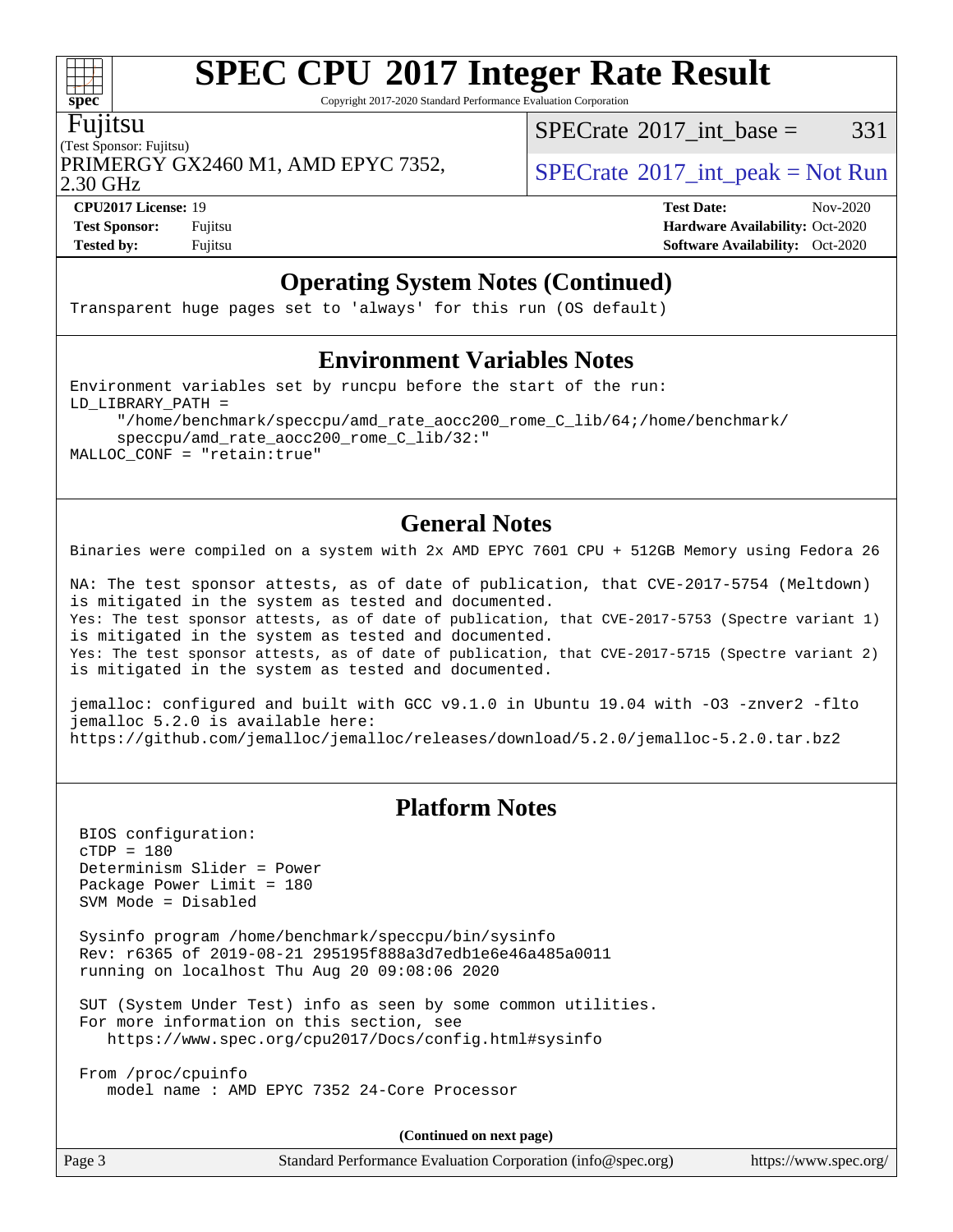Copyright 2017-2020 Standard Performance Evaluation Corporation

Fujitsu

(Test Sponsor: Fujitsu) 2.30 GHz PRIMERGY GX2460 M1, AMD EPYC 7352,  $\vert$  [SPECrate](http://www.spec.org/auto/cpu2017/Docs/result-fields.html#SPECrate2017intpeak) [2017\\_int\\_peak = N](http://www.spec.org/auto/cpu2017/Docs/result-fields.html#SPECrate2017intpeak)ot Run

[SPECrate](http://www.spec.org/auto/cpu2017/Docs/result-fields.html#SPECrate2017intbase)<sup>®</sup>2017 int base =  $331$ 

**[Tested by:](http://www.spec.org/auto/cpu2017/Docs/result-fields.html#Testedby)** Fujitsu **[Software Availability:](http://www.spec.org/auto/cpu2017/Docs/result-fields.html#SoftwareAvailability)** Oct-2020

**[CPU2017 License:](http://www.spec.org/auto/cpu2017/Docs/result-fields.html#CPU2017License)** 19 **[Test Date:](http://www.spec.org/auto/cpu2017/Docs/result-fields.html#TestDate)** Nov-2020 **[Test Sponsor:](http://www.spec.org/auto/cpu2017/Docs/result-fields.html#TestSponsor)** Fujitsu **[Hardware Availability:](http://www.spec.org/auto/cpu2017/Docs/result-fields.html#HardwareAvailability)** Oct-2020

#### **[Platform Notes \(Continued\)](http://www.spec.org/auto/cpu2017/Docs/result-fields.html#PlatformNotes)**

Page 4 Standard Performance Evaluation Corporation [\(info@spec.org\)](mailto:info@spec.org) <https://www.spec.org/> 2 "physical id"s (chips) 96 "processors" cores, siblings (Caution: counting these is hw and system dependent. The following excerpts from /proc/cpuinfo might not be reliable. Use with caution.) cpu cores : 24 siblings : 48 physical 0: cores 0 1 2 4 5 6 8 9 10 12 13 14 16 17 18 20 21 22 24 25 26 28 29 30 physical 1: cores 0 1 2 4 5 6 8 9 10 12 13 14 16 17 18 20 21 22 24 25 26 28 29 30 From lscpu: Architecture: x86\_64 CPU op-mode(s): 32-bit, 64-bit Byte Order: Little Endian Address sizes: 43 bits physical, 48 bits virtual CPU(s): 96 On-line CPU(s) list: 0-95 Thread(s) per core: 2 Core(s) per socket: 24 Socket(s): 2 NUMA node(s): 8 Vendor ID: AuthenticAMD CPU family: 23 Model: 49 Model name: AMD EPYC 7352 24-Core Processor Stepping: 0 CPU MHz: 2090.981 CPU max MHz: 2300.0000 CPU min MHz: 1500.0000 BogoMIPS: 4591.50 Virtualization: AMD-V L1d cache: 32K L1i cache: 32K L2 cache: 512K L3 cache: 16384K NUMA node0 CPU(s): 0-5,48-53 NUMA node1 CPU(s): 6-11,54-59 NUMA node2 CPU(s): 12-17,60-65 NUMA node3 CPU(s): 18-23,66-71 NUMA node4 CPU(s): 24-29,72-77 NUMA node5 CPU(s): 30-35,78-83 NUMA node6 CPU(s): 36-41,84-89 NUMA node7 CPU(s): 42-47,90-95 Flags: fpu vme de pse tsc msr pae mce cx8 apic sep mtrr pge mca cmov pat pse36 clflush mmx fxsr sse sse2 ht syscall nx mmxext fxsr\_opt pdpe1gb rdtscp lm constant\_tsc rep\_good nopl nonstop\_tsc cpuid extd\_apicid aperfmperf pni pclmulqdq monitor ssse3 fma cx16 sse4\_1 sse4\_2 movbe popcnt aes xsave avx f16c rdrand lahf\_lm cmp\_legacy svm extapic cr8\_legacy abm sse4a misalignsse 3dnowprefetch osvw ibs **(Continued on next page)**

 $+\!\!+\!\!$ **[spec](http://www.spec.org/)**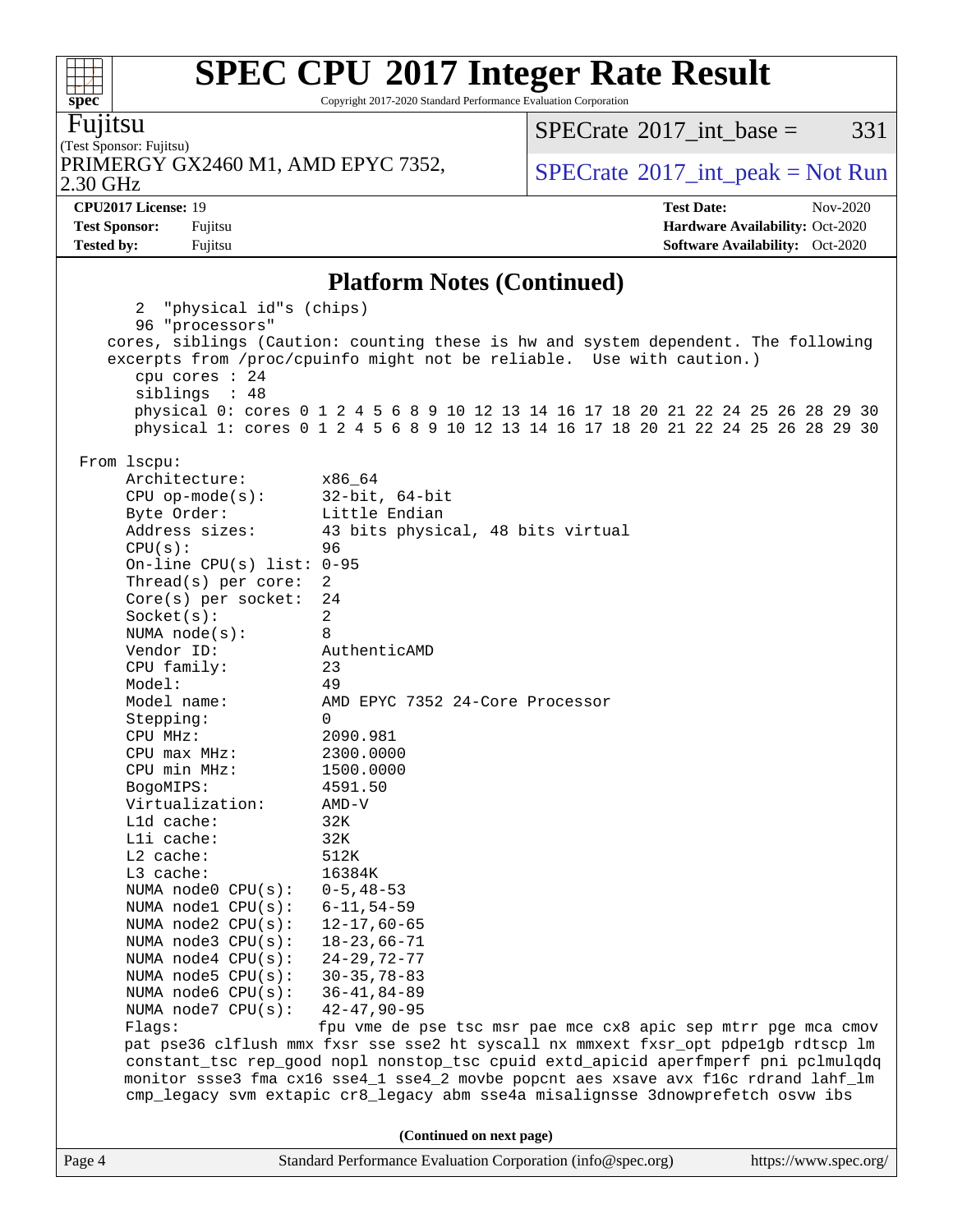Copyright 2017-2020 Standard Performance Evaluation Corporation

Fujitsu

(Test Sponsor: Fujitsu) 2.30 GHz PRIMERGY GX2460 M1, AMD EPYC 7352,  $\vert$  [SPECrate](http://www.spec.org/auto/cpu2017/Docs/result-fields.html#SPECrate2017intpeak) [2017\\_int\\_peak = N](http://www.spec.org/auto/cpu2017/Docs/result-fields.html#SPECrate2017intpeak)ot Run

[SPECrate](http://www.spec.org/auto/cpu2017/Docs/result-fields.html#SPECrate2017intbase)<sup>®</sup>2017 int base =  $331$ 

**[CPU2017 License:](http://www.spec.org/auto/cpu2017/Docs/result-fields.html#CPU2017License)** 19 **[Test Date:](http://www.spec.org/auto/cpu2017/Docs/result-fields.html#TestDate)** Nov-2020 **[Test Sponsor:](http://www.spec.org/auto/cpu2017/Docs/result-fields.html#TestSponsor)** Fujitsu **[Hardware Availability:](http://www.spec.org/auto/cpu2017/Docs/result-fields.html#HardwareAvailability)** Oct-2020 **[Tested by:](http://www.spec.org/auto/cpu2017/Docs/result-fields.html#Testedby)** Fujitsu **[Software Availability:](http://www.spec.org/auto/cpu2017/Docs/result-fields.html#SoftwareAvailability)** Oct-2020

#### **[Platform Notes \(Continued\)](http://www.spec.org/auto/cpu2017/Docs/result-fields.html#PlatformNotes)**

Page 5 Standard Performance Evaluation Corporation [\(info@spec.org\)](mailto:info@spec.org) <https://www.spec.org/> skinit wdt tce topoext perfctr\_core perfctr\_nb bpext perfctr\_llc mwaitx cpb cat\_l3 cdp\_l3 hw\_pstate sme ssbd mba sev ibrs ibpb stibp vmmcall fsgsbase bmi1 avx2 smep bmi2 cqm rdt\_a rdseed adx smap clflushopt clwb sha\_ni xsaveopt xsavec xgetbv1 xsaves cqm\_llc cqm\_occup\_llc cqm\_mbm\_total cqm\_mbm\_local clzero irperf xsaveerptr wbnoinvd arat npt lbrv svm\_lock nrip\_save tsc\_scale vmcb\_clean flushbyasid decodeassists pausefilter pfthreshold avic v\_vmsave\_vmload vgif umip rdpid overflow\_recov succor smca /proc/cpuinfo cache data cache size : 512 KB From numactl --hardware WARNING: a numactl 'node' might or might not correspond to a physical chip. available: 8 nodes (0-7) node 0 cpus: 0 1 2 3 4 5 48 49 50 51 52 53 node 0 size: 64252 MB node 0 free: 63812 MB node 1 cpus: 6 7 8 9 10 11 54 55 56 57 58 59 node 1 size: 64474 MB node 1 free: 64255 MB node 2 cpus: 12 13 14 15 16 17 60 61 62 63 64 65 node 2 size: 64507 MB node 2 free: 64295 MB node 3 cpus: 18 19 20 21 22 23 66 67 68 69 70 71 node 3 size: 64495 MB node 3 free: 64313 MB node 4 cpus: 24 25 26 27 28 29 72 73 74 75 76 77 node 4 size: 64507 MB node 4 free: 64306 MB node 5 cpus: 30 31 32 33 34 35 78 79 80 81 82 83 node 5 size: 64507 MB node 5 free: 64334 MB node 6 cpus: 36 37 38 39 40 41 84 85 86 87 88 89 node 6 size: 64507 MB node 6 free: 64331 MB node 7 cpus: 42 43 44 45 46 47 90 91 92 93 94 95 node 7 size: 64266 MB node 7 free: 63925 MB node distances: node 0 1 2 3 4 5 6 7 0: 10 12 12 12 32 32 32 32 1: 12 10 12 12 32 32 32 32 2: 12 12 10 12 32 32 32 32 3: 12 12 12 10 32 32 32 32 4: 32 32 32 32 10 12 12 12 5: 32 32 32 32 12 10 12 12 6: 32 32 32 32 12 12 10 12 **(Continued on next page)**

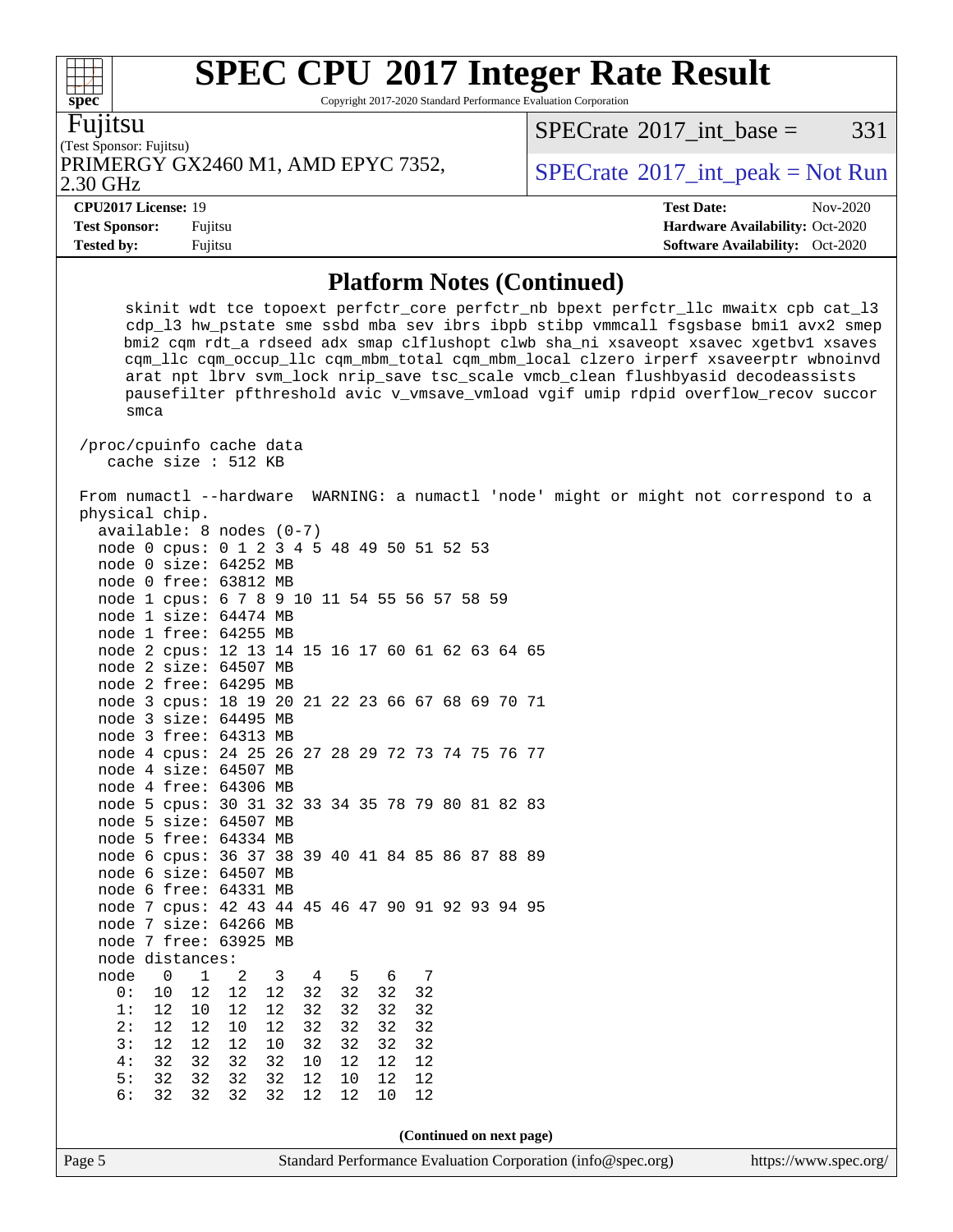Copyright 2017-2020 Standard Performance Evaluation Corporation

(Test Sponsor: Fujitsu) Fujitsu 2.30 GHz PRIMERGY GX2460 M1, AMD EPYC 7352,  $\vert$  [SPECrate](http://www.spec.org/auto/cpu2017/Docs/result-fields.html#SPECrate2017intpeak) [2017\\_int\\_peak = N](http://www.spec.org/auto/cpu2017/Docs/result-fields.html#SPECrate2017intpeak)ot Run  $SPECTate$ <sup>®</sup>2017 int base = 331 **[CPU2017 License:](http://www.spec.org/auto/cpu2017/Docs/result-fields.html#CPU2017License)** 19 **[Test Date:](http://www.spec.org/auto/cpu2017/Docs/result-fields.html#TestDate)** Nov-2020 **[Test Sponsor:](http://www.spec.org/auto/cpu2017/Docs/result-fields.html#TestSponsor)** Fujitsu **[Hardware Availability:](http://www.spec.org/auto/cpu2017/Docs/result-fields.html#HardwareAvailability)** Oct-2020 **[Tested by:](http://www.spec.org/auto/cpu2017/Docs/result-fields.html#Testedby)** Fujitsu **[Software Availability:](http://www.spec.org/auto/cpu2017/Docs/result-fields.html#SoftwareAvailability)** Oct-2020 **[Platform Notes \(Continued\)](http://www.spec.org/auto/cpu2017/Docs/result-fields.html#PlatformNotes)** 7: 32 32 32 32 12 12 12 10 From /proc/meminfo MemTotal: 527893016 kB HugePages\_Total: 0 Hugepagesize: 2048 kB From /etc/\*release\* /etc/\*version\* os-release: NAME="SLES" VERSION="15-SP2" VERSION\_ID="15.2" PRETTY NAME="SUSE Linux Enterprise Server 15 SP2" ID="sles" ID\_LIKE="suse" ANSI\_COLOR="0;32" CPE\_NAME="cpe:/o:suse:sles:15:sp2"

 uname -a: Linux localhost 5.3.18-22-default #1 SMP Wed Jun 3 12:16:43 UTC 2020 (720aeba/lp-1a956f1) x86\_64 x86\_64 x86\_64 GNU/Linux

Kernel self-reported vulnerability status:

itlb\_multihit: Not affected CVE-2018-3620 (L1 Terminal Fault): Not affected Microarchitectural Data Sampling: Not affected CVE-2017-5754 (Meltdown): Not affected CVE-2018-3639 (Speculative Store Bypass): Mitigation: Speculative Store Bypass disabled via prctl and seccomp CVE-2017-5753 (Spectre variant 1): Mitigation: usercopy/swapgs barriers and \_\_user pointer sanitization CVE-2017-5715 (Spectre variant 2): Mitigation: Full AMD retpoline, IBPB: conditional, IBRS\_FW, STIBP: conditional, RSB filling srbds: Not affected tsx\_async\_abort: Not affected run-level 3 Aug 20 09:06 SPEC is set to: /home/benchmark/speccpu Filesystem Type Size Used Avail Use% Mounted on /dev/nvme1n1p3 xfs 1.3T 6.0G 1.3T 1% /home From /sys/devices/virtual/dmi/id BIOS: American Megatrends Inc. V7.104 08/20/2020 Vendor: FUJITSU

**(Continued on next page)**

| spec |  |  |  |  |  |  |  |
|------|--|--|--|--|--|--|--|
|      |  |  |  |  |  |  |  |

المستحدث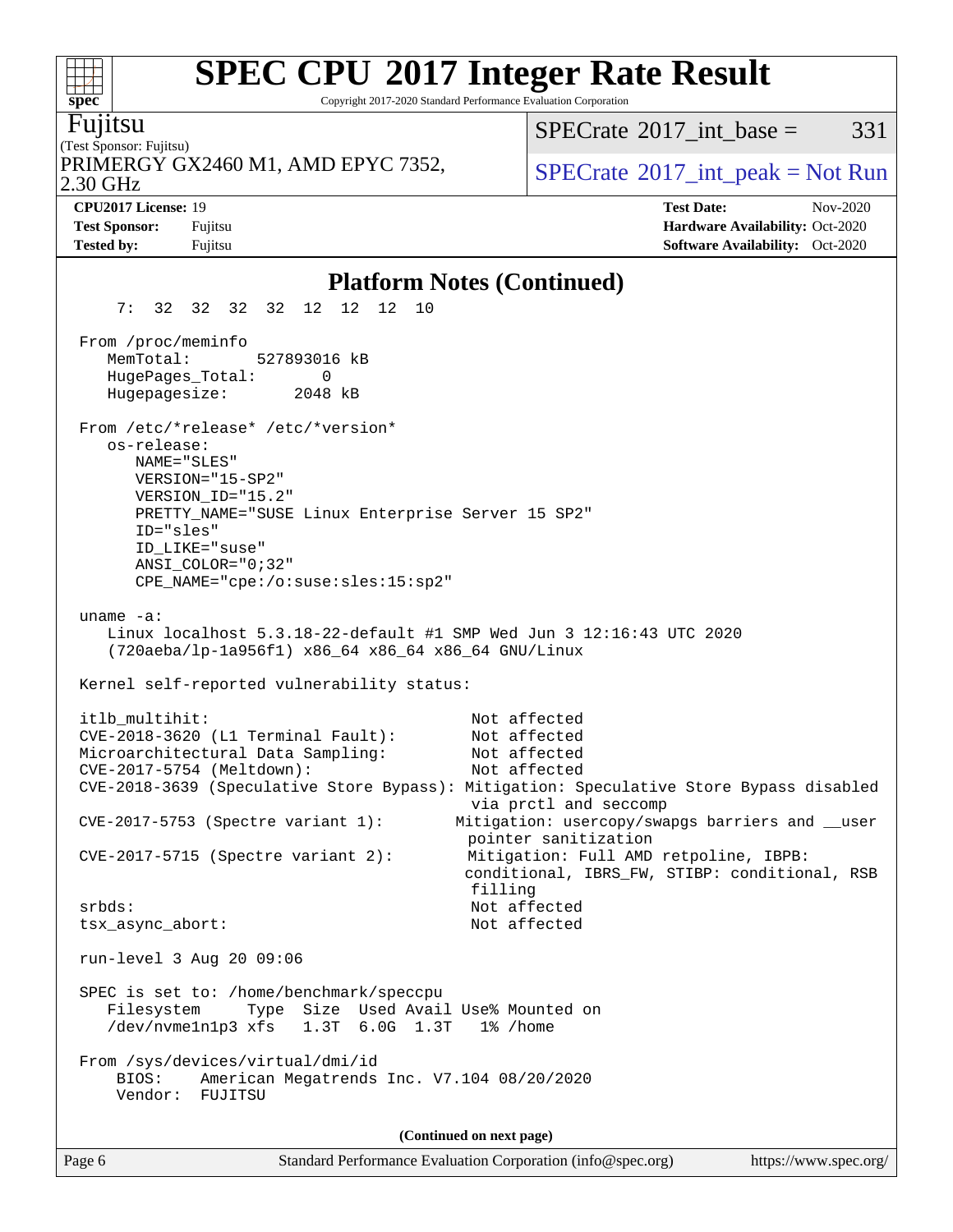Copyright 2017-2020 Standard Performance Evaluation Corporation

Fujitsu

**[spec](http://www.spec.org/)**

 $+\!\!+\!\!$ 

(Test Sponsor: Fujitsu) PRIMERGY GX2460 M1, AMD EPYC 7352,  $\vert$  [SPECrate](http://www.spec.org/auto/cpu2017/Docs/result-fields.html#SPECrate2017intpeak) [2017\\_int\\_peak = N](http://www.spec.org/auto/cpu2017/Docs/result-fields.html#SPECrate2017intpeak)ot Run

[SPECrate](http://www.spec.org/auto/cpu2017/Docs/result-fields.html#SPECrate2017intbase)<sup>®</sup>2017 int base =  $331$ 

2.30 GHz

**[Tested by:](http://www.spec.org/auto/cpu2017/Docs/result-fields.html#Testedby)** Fujitsu **Fugital Exception Contract Contract Contract Contract Contract Contract Contract Contract Contract Contract Contract Contract Contract Contract Contract Contract Contract Contract Contract Contract Co** 

**[CPU2017 License:](http://www.spec.org/auto/cpu2017/Docs/result-fields.html#CPU2017License)** 19 **[Test Date:](http://www.spec.org/auto/cpu2017/Docs/result-fields.html#TestDate)** Nov-2020 **[Test Sponsor:](http://www.spec.org/auto/cpu2017/Docs/result-fields.html#TestSponsor)** Fujitsu **[Hardware Availability:](http://www.spec.org/auto/cpu2017/Docs/result-fields.html#HardwareAvailability)** Oct-2020

#### **[Platform Notes \(Continued\)](http://www.spec.org/auto/cpu2017/Docs/result-fields.html#PlatformNotes)**

 Product: PRIMERGY GX2460 M1 Product Family: empty Serial: MACKxxxxxx

 Additional information from dmidecode follows. WARNING: Use caution when you interpret this section. The 'dmidecode' program reads system data which is "intended to allow hardware to be accurately determined", but the intent may not be met, as there are frequent changes to hardware, firmware, and the "DMTF SMBIOS" standard. Memory:

16x Samsung M393A4K40DB3-CWE 32 kB 2 rank 3200

(End of data from sysinfo program)

### **[Compiler Version Notes](http://www.spec.org/auto/cpu2017/Docs/result-fields.html#CompilerVersionNotes)**

============================================================================== C  $\vert$  500.perlbench\_r(base) 502.gcc\_r(base) 505.mcf\_r(base) | 525.x264 $r(base)$  557.xz $r(base)$ ------------------------------------------------------------------------------ AOCC.LLVM.2.0.0.B191.2019\_07\_19 clang version 8.0.0 (CLANG: Jenkins AOCC\_2\_0\_0-Build#191) (based on LLVM AOCC.LLVM.2.0.0.B191.2019\_07\_19) Target: x86\_64-unknown-linux-gnu Thread model: posix InstalledDir: /sppo/dev/compilers/aocc-compiler-2.0.0/bin ------------------------------------------------------------------------------ ============================================================================== C++  $\vert$  520.omnetpp r(base) 523.xalancbmk r(base) 531.deepsjeng r(base) | 541.leela\_r(base) ------------------------------------------------------------------------------ AOCC.LLVM.2.0.0.B191.2019\_07\_19 clang version 8.0.0 (CLANG: Jenkins AOCC\_2\_0\_0-Build#191) (based on LLVM AOCC.LLVM.2.0.0.B191.2019\_07\_19) Target: x86\_64-unknown-linux-gnu Thread model: posix InstalledDir: /sppo/dev/compilers/aocc-compiler-2.0.0/bin ------------------------------------------------------------------------------ ============================================================================== Fortran | 548.exchange2\_r(base) ------------------------------------------------------------------------------ AOCC.LLVM.2.0.0.B191.2019\_07\_19 clang version 8.0.0 (CLANG: Jenkins AOCC\_2\_0\_0-Build#191) (based on LLVM AOCC.LLVM.2.0.0.B191.2019\_07\_19) Target: x86\_64-unknown-linux-gnu Thread model: posix InstalledDir: /sppo/dev/compilers/aocc-compiler-2.0.0/bin ------------------------------------------------------------------------------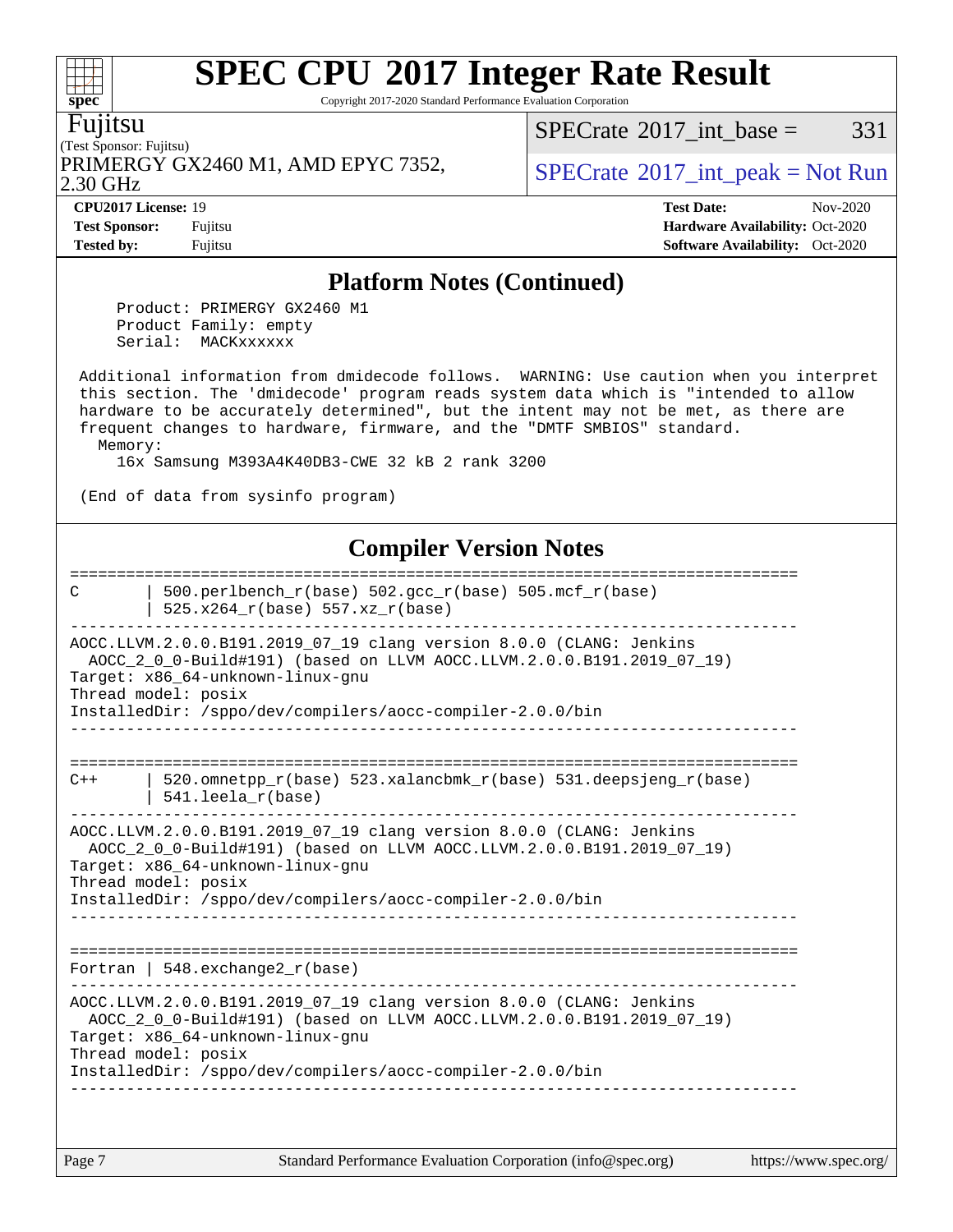Copyright 2017-2020 Standard Performance Evaluation Corporation

#### Fujitsu

(Test Sponsor: Fujitsu) 2.30 GHz PRIMERGY GX2460 M1, AMD EPYC 7352,  $\vert$  [SPECrate](http://www.spec.org/auto/cpu2017/Docs/result-fields.html#SPECrate2017intpeak) [2017\\_int\\_peak = N](http://www.spec.org/auto/cpu2017/Docs/result-fields.html#SPECrate2017intpeak)ot Run

 $SPECTate^{\circledcirc}2017$  int base = 331

**[CPU2017 License:](http://www.spec.org/auto/cpu2017/Docs/result-fields.html#CPU2017License)** 19 **[Test Date:](http://www.spec.org/auto/cpu2017/Docs/result-fields.html#TestDate)** Nov-2020 **[Test Sponsor:](http://www.spec.org/auto/cpu2017/Docs/result-fields.html#TestSponsor)** Fujitsu **[Hardware Availability:](http://www.spec.org/auto/cpu2017/Docs/result-fields.html#HardwareAvailability)** Oct-2020 **[Tested by:](http://www.spec.org/auto/cpu2017/Docs/result-fields.html#Testedby)** Fujitsu **[Software Availability:](http://www.spec.org/auto/cpu2017/Docs/result-fields.html#SoftwareAvailability)** Oct-2020

## **[Base Compiler Invocation](http://www.spec.org/auto/cpu2017/Docs/result-fields.html#BaseCompilerInvocation)**

[C benchmarks:](http://www.spec.org/auto/cpu2017/Docs/result-fields.html#Cbenchmarks)

[clang](http://www.spec.org/cpu2017/results/res2020q4/cpu2017-20201124-24493.flags.html#user_CCbase_clang-c)

[C++ benchmarks:](http://www.spec.org/auto/cpu2017/Docs/result-fields.html#CXXbenchmarks) [clang++](http://www.spec.org/cpu2017/results/res2020q4/cpu2017-20201124-24493.flags.html#user_CXXbase_clang-cpp)

[Fortran benchmarks](http://www.spec.org/auto/cpu2017/Docs/result-fields.html#Fortranbenchmarks): [flang](http://www.spec.org/cpu2017/results/res2020q4/cpu2017-20201124-24493.flags.html#user_FCbase_flang)

## **[Base Portability Flags](http://www.spec.org/auto/cpu2017/Docs/result-fields.html#BasePortabilityFlags)**

 500.perlbench\_r: [-DSPEC\\_LINUX\\_X64](http://www.spec.org/cpu2017/results/res2020q4/cpu2017-20201124-24493.flags.html#b500.perlbench_r_basePORTABILITY_DSPEC_LINUX_X64) [-DSPEC\\_LP64](http://www.spec.org/cpu2017/results/res2020q4/cpu2017-20201124-24493.flags.html#b500.perlbench_r_baseEXTRA_PORTABILITY_DSPEC_LP64) 502.gcc\_r: [-DSPEC\\_LP64](http://www.spec.org/cpu2017/results/res2020q4/cpu2017-20201124-24493.flags.html#suite_baseEXTRA_PORTABILITY502_gcc_r_DSPEC_LP64) 505.mcf\_r: [-DSPEC\\_LP64](http://www.spec.org/cpu2017/results/res2020q4/cpu2017-20201124-24493.flags.html#suite_baseEXTRA_PORTABILITY505_mcf_r_DSPEC_LP64) 520.omnetpp\_r: [-DSPEC\\_LP64](http://www.spec.org/cpu2017/results/res2020q4/cpu2017-20201124-24493.flags.html#suite_baseEXTRA_PORTABILITY520_omnetpp_r_DSPEC_LP64) 523.xalancbmk\_r: [-DSPEC\\_LINUX](http://www.spec.org/cpu2017/results/res2020q4/cpu2017-20201124-24493.flags.html#b523.xalancbmk_r_basePORTABILITY_DSPEC_LINUX) [-DSPEC\\_LP64](http://www.spec.org/cpu2017/results/res2020q4/cpu2017-20201124-24493.flags.html#suite_baseEXTRA_PORTABILITY523_xalancbmk_r_DSPEC_LP64) 525.x264\_r: [-DSPEC\\_LP64](http://www.spec.org/cpu2017/results/res2020q4/cpu2017-20201124-24493.flags.html#suite_baseEXTRA_PORTABILITY525_x264_r_DSPEC_LP64) 531.deepsjeng\_r: [-DSPEC\\_LP64](http://www.spec.org/cpu2017/results/res2020q4/cpu2017-20201124-24493.flags.html#suite_baseEXTRA_PORTABILITY531_deepsjeng_r_DSPEC_LP64) 541.leela\_r: [-DSPEC\\_LP64](http://www.spec.org/cpu2017/results/res2020q4/cpu2017-20201124-24493.flags.html#suite_baseEXTRA_PORTABILITY541_leela_r_DSPEC_LP64) 548.exchange2\_r: [-DSPEC\\_LP64](http://www.spec.org/cpu2017/results/res2020q4/cpu2017-20201124-24493.flags.html#suite_baseEXTRA_PORTABILITY548_exchange2_r_DSPEC_LP64) 557.xz\_r: [-DSPEC\\_LP64](http://www.spec.org/cpu2017/results/res2020q4/cpu2017-20201124-24493.flags.html#suite_baseEXTRA_PORTABILITY557_xz_r_DSPEC_LP64)

## **[Base Optimization Flags](http://www.spec.org/auto/cpu2017/Docs/result-fields.html#BaseOptimizationFlags)**

[C benchmarks](http://www.spec.org/auto/cpu2017/Docs/result-fields.html#Cbenchmarks):

```
-flto -Wl,-mllvm -Wl,-function-specialize
-Wl,-mllvm -Wl,-region-vectorize -Wl,-mllvm -Wl,-vector-library=LIBMVEC
-Wl,-mllvm -Wl,-reduce-array-computations=3 -O3 -ffast-math
-march=znver2 -fstruct-layout=3 -mllvm -unroll-threshold=50
-fremap-arrays -mllvm -function-specialize -mllvm -enable-gvn-hoist
-mllvm -reduce-array-computations=3 -mllvm -global-vectorize-slp
-mllvm -vector-library=LIBMVEC -mllvm -inline-threshold=1000
-flv-function-specialization -z muldefs -lmvec -lamdlibm -ljemalloc
-lflang
```
[C++ benchmarks:](http://www.spec.org/auto/cpu2017/Docs/result-fields.html#CXXbenchmarks)

[-flto](http://www.spec.org/cpu2017/results/res2020q4/cpu2017-20201124-24493.flags.html#user_CXXbase_aocc-flto) [-Wl,-mllvm -Wl,-function-specialize](http://www.spec.org/cpu2017/results/res2020q4/cpu2017-20201124-24493.flags.html#user_CXXbase_F-function-specialize_7e7e661e57922243ee67c9a1251cb8910e607325179a0ce7f2884e09a6f5d4a5ef0ae4f37e8a2a11c95fc48e931f06dc2b6016f14b511fcb441e048bef1b065a) [-Wl,-mllvm -Wl,-region-vectorize](http://www.spec.org/cpu2017/results/res2020q4/cpu2017-20201124-24493.flags.html#user_CXXbase_F-region-vectorize_fb6c6b5aa293c88efc6c7c2b52b20755e943585b1fe8658c35afef78727fff56e1a56891413c30e36b8e2a6f9a71126986319243e80eb6110b78b288f533c52b) [-Wl,-mllvm -Wl,-vector-library=LIBMVEC](http://www.spec.org/cpu2017/results/res2020q4/cpu2017-20201124-24493.flags.html#user_CXXbase_F-use-vector-library_0a14b27fae317f283640384a31f7bfcc2bd4c1d0b5cfc618a3a430800c9b20217b00f61303eff223a3251b4f06ffbc9739dc5296db9d1fbb9ad24a3939d86d66) [-Wl,-mllvm -Wl,-reduce-array-computations=3](http://www.spec.org/cpu2017/results/res2020q4/cpu2017-20201124-24493.flags.html#user_CXXbase_F-reduce-array-computations_b882aefe7a5dda4e33149f6299762b9a720dace3e498e13756f4c04e5a19edf5315c1f3993de2e61ec41e8c206231f84e05da7040e1bb5d69ba27d10a12507e4) [-Wl,-mllvm -Wl,-suppress-fmas](http://www.spec.org/cpu2017/results/res2020q4/cpu2017-20201124-24493.flags.html#user_CXXbase_F-suppress-fmas_f00f00630e4a059e8af9c161e9bbf420bcf19890a7f99d5933525e66aa4b0bb3ab2339d2b12d97d3a5f5d271e839fe9c109938e91fe06230fb53651590cfa1e8) [-O3](http://www.spec.org/cpu2017/results/res2020q4/cpu2017-20201124-24493.flags.html#user_CXXbase_F-O3) [-ffast-math](http://www.spec.org/cpu2017/results/res2020q4/cpu2017-20201124-24493.flags.html#user_CXXbase_aocc-ffast-math) [-march=znver2](http://www.spec.org/cpu2017/results/res2020q4/cpu2017-20201124-24493.flags.html#user_CXXbase_aocc-march_3e2e19cff2eeef60c5d90b059483627c9ea47eca6d66670dbd53f9185f6439e27eb5e104cf773e9e8ab18c8842ce63e461a3e948d0214bd567ef3ade411bf467) [-mllvm -loop-unswitch-threshold=200000](http://www.spec.org/cpu2017/results/res2020q4/cpu2017-20201124-24493.flags.html#user_CXXbase_F-loop-unswitch-threshold_f9a82ae3270e55b5fbf79d0d96ee93606b73edbbe527d20b18b7bff1a3a146ad50cfc7454c5297978340ae9213029016a7d16221274d672d3f7f42ed25274e1d) [-mllvm -vector-library=LIBMVEC](http://www.spec.org/cpu2017/results/res2020q4/cpu2017-20201124-24493.flags.html#user_CXXbase_F-use-vector-library_e584e20b4f7ec96aa109254b65d8e01d864f3d68580371b9d93ed7c338191d4cfce20c3c864632264effc6bbe4c7c38153d02096a342ee92501c4a53204a7871) [-mllvm -unroll-threshold=100](http://www.spec.org/cpu2017/results/res2020q4/cpu2017-20201124-24493.flags.html#user_CXXbase_F-unroll-threshold_2755d0c78138845d361fa1543e3a063fffa198df9b3edf0cfb856bbc88a81e1769b12ac7a550c5d35197be55360db1a3f95a8d1304df999456cabf5120c45168) [-flv-function-specialization](http://www.spec.org/cpu2017/results/res2020q4/cpu2017-20201124-24493.flags.html#user_CXXbase_F-flv-function-specialization)

**(Continued on next page)**

| Page 8 | Standard Performance Evaluation Corporation (info@spec.org) | https://www.spec.org/ |
|--------|-------------------------------------------------------------|-----------------------|
|--------|-------------------------------------------------------------|-----------------------|